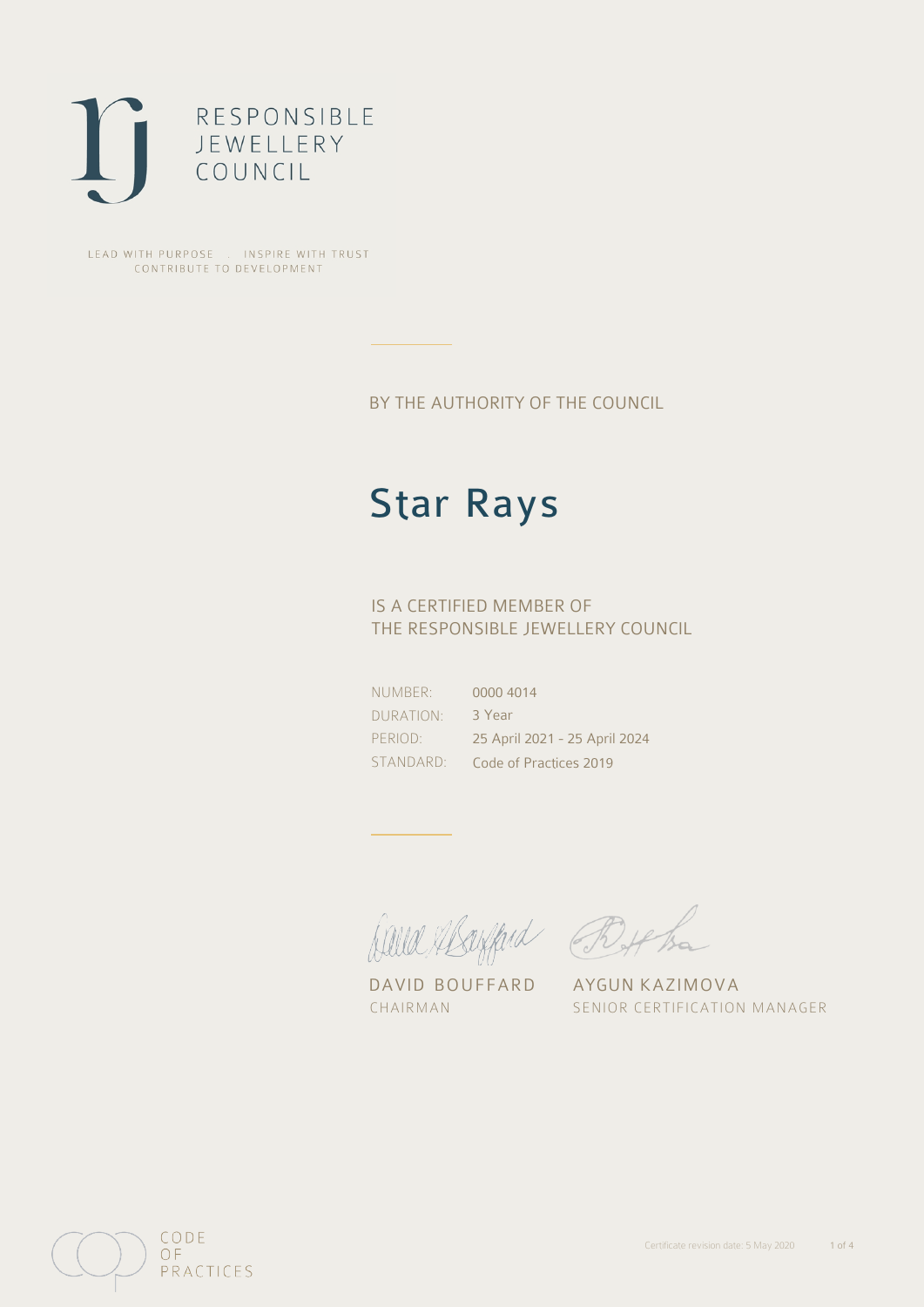

# **CERTIFICATION OVERVIEW**

| Diamonds and Coloured Gemstones Trader, Cutter and/or Polisher                                                                                                                                                                                                                                                                                                                                                                                             |
|------------------------------------------------------------------------------------------------------------------------------------------------------------------------------------------------------------------------------------------------------------------------------------------------------------------------------------------------------------------------------------------------------------------------------------------------------------|
| 27 June 2021                                                                                                                                                                                                                                                                                                                                                                                                                                               |
| Re-certification                                                                                                                                                                                                                                                                                                                                                                                                                                           |
| Code of Practices 2019                                                                                                                                                                                                                                                                                                                                                                                                                                     |
| <b>SGS United Kingdom Limited</b>                                                                                                                                                                                                                                                                                                                                                                                                                          |
| 1. General requirements: 1-4, except 3.2<br>2. Responsible supply chains, human rights and due<br>diligence: 5-14, except 7.1a, 7.3a-b, 8, 9, 11.3, 13.2-4, 14.3<br>3. Labour rights and working conditions: 15-22, except 19.3,<br>21.3<br>4. Health, Safety and Environment: 23-27, except 27.4<br>5. Gold, Silver, PGM, diamond and coloured gemstone<br>products: 28-30, except 28.2a-g, 28.2i-j, 29.2, 30<br>Responsible mining: Not applicable<br>6. |
|                                                                                                                                                                                                                                                                                                                                                                                                                                                            |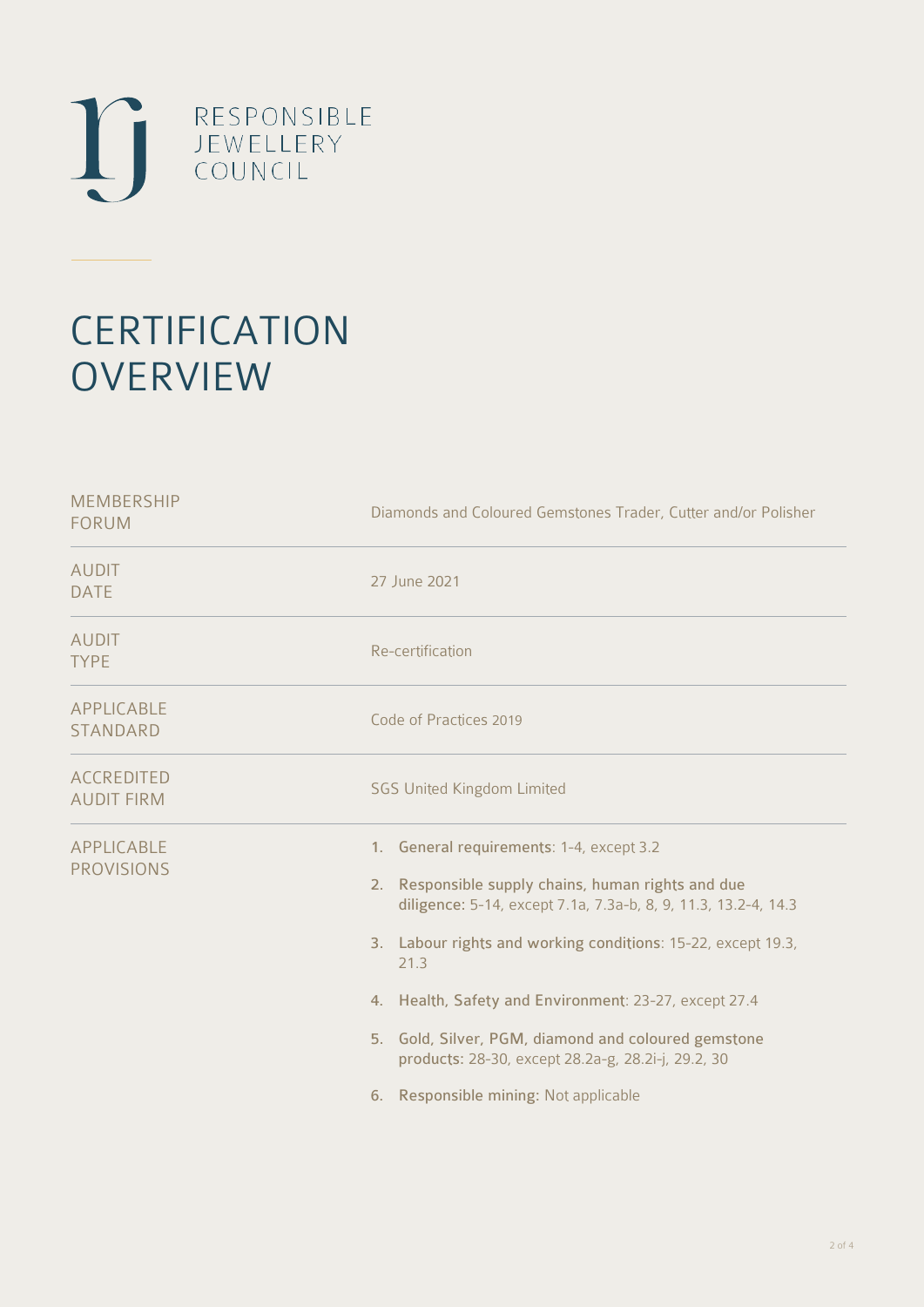| PROVENANCE<br><b>CLAIMS</b>                | To the best of our knowledge and/or written assurance from our<br>suppliers, we state that Diamonds herein invoiced have not been<br>obtained in violation of applicable National laws and/or sanctions by the<br>U.S. Department of Treasury's office of Foreign Assets Control (OFAC)<br>and have not originated from the Mbada and Marange Resources of<br>Zimbabwe. |
|--------------------------------------------|-------------------------------------------------------------------------------------------------------------------------------------------------------------------------------------------------------------------------------------------------------------------------------------------------------------------------------------------------------------------------|
| <b>AUDITOR STATEMENT OF</b><br>CONFORMANCE | Based on the scope and findings of the certification audit, the member<br>has demonstrated a conformance level consistent with a:                                                                                                                                                                                                                                       |
|                                            | 3 Year Certification                                                                                                                                                                                                                                                                                                                                                    |
| <b>NEXT AUDIT TYPE</b>                     | MID-TERM REVIEW (within 12-24 months):                                                                                                                                                                                                                                                                                                                                  |
|                                            | A. Mid-term review NOT required due to:                                                                                                                                                                                                                                                                                                                                 |
|                                            | No anticipated changes to the certification scope during the<br>certification period                                                                                                                                                                                                                                                                                    |
|                                            | 3 or less minor non-conformances with critical provisions or in<br>general identified by the audit (not covered by parallel audits<br>for schemes identified as equivalent to RJC's) for an individual<br>member in the mining sector or a non-mining sector member                                                                                                     |
|                                            | <25 full time equivalent personnel                                                                                                                                                                                                                                                                                                                                      |
|                                            | Low risk of non-conformances due to management controls                                                                                                                                                                                                                                                                                                                 |
|                                            | Existence of parallel audits for schemes recognised by RJC                                                                                                                                                                                                                                                                                                              |
|                                            | Strong internal controls ensuring effective review and closure<br>of corrective actions for non-conformances                                                                                                                                                                                                                                                            |
|                                            | B. Mid-term review (desktop only) required due to:                                                                                                                                                                                                                                                                                                                      |
|                                            | No impact on conformance levels from any changes to the<br>certification scope                                                                                                                                                                                                                                                                                          |
|                                            | 5 or less minor non-conformances with critical provisions or in<br>general identified by the audit (not covered by parallel audits<br>for schemes identified as equivalent to RJC's) for an individual<br>member in the mining sector or a non-mining sector member                                                                                                     |
|                                            | Possibility of remote verification of actions                                                                                                                                                                                                                                                                                                                           |
|                                            | No risk to critical provisions                                                                                                                                                                                                                                                                                                                                          |